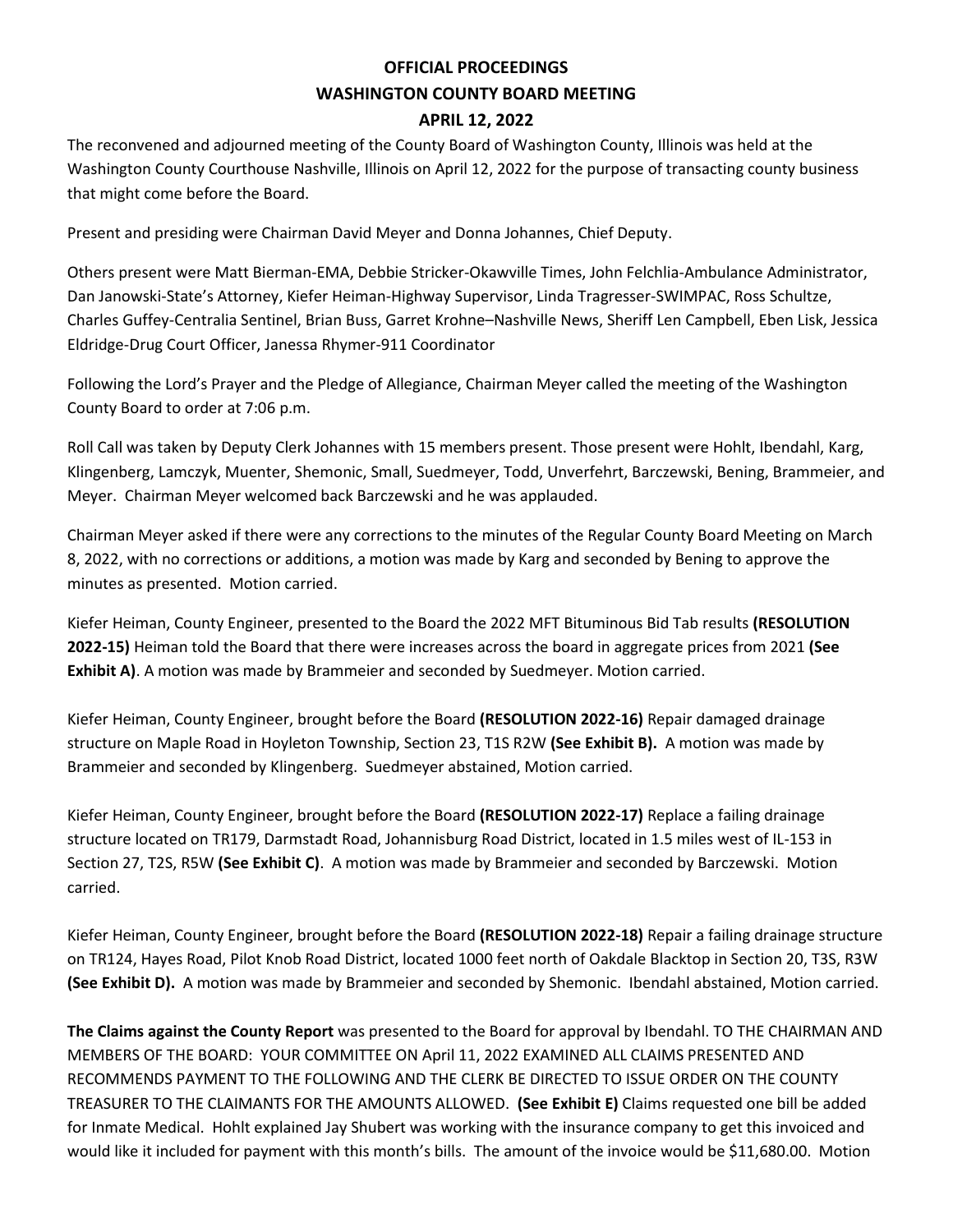was made by Ibendahl and seconded by Small to accept the report as presented with the addition of the Inmate Medical Invoice. Roll call vote was taken with 15 ayes and 0 nays. Motion carried.

A motion was made by Ibendahl and seconded by Lamczyk to make restitution to the County Board's Per Diems. Motion carried.

**The State's Attorney Monthly Report** Janowski appeared before the Board to present his monthly report for approval. **(See Exhibit F)** Janowski announced that they would enter into closed session at the end of the meeting under C11 Pending Litigation. A motion was made by Hohlt and seconded by Karg to accept the report as presented. Motion carried.

**The County Clerk and Recorder's Monthly Report** Deputy Clerk Johannes presented the report to the Board for approval. **(See Exhibit G)** A motion was made by Klingenberg and seconded by Shemonic to approve the report as presented.

**The Sheriff's Monthly Report** Sheriff Campbell presented to the Board for approval **(See Exhibit H).** A motion was made by Unverfehrt and seconded by Suedmeyer to approve the report as presented. Motion carried.

**The Emergency Ambulance and Rescue Service Monthly Report** John Felchlia Ambulance Administrator presented his report to the Board for approval. **(See Exhibit I**) A motion was made by Small and seconded by Shemonic to approve the report as presented. Motion carried.

**The Treasurer's Monthly Cash Flow Statement and Budgetary status Reports for Period ending 3/31/2022 (See Exhibits J & K).** A motion was made by Suedmeyer and seconded by Brammeier to accept the report as presented subject to audit review. Motion carried. Also included was the ARPA Fund recap (Informational Only) **(See Exhibit L).**

**ORDINANCE #2022-4 –** The American Rescue Plan Act provides for State And Local Fiscal Recovery Funds Disbursements, for which Washington County is eligible **(See Exhibit M)**. Bellweather recommends we pass this ordinance. Suedmeyer moves to adopt – Todd asked if these funds could be used for property tax relief, Suedmeyer is not aware of being able to do that. This is an ordinance doing the standard allowance. Meyer said County saved a lot of money by not having to do a single audit – now don't have to do one for ARPA funds – good move by Finance Committee. Roll call vote taken 15 Ayes and 0 Nays. Motion carried.

**Zoning – Ordinance for Special Use Permit (See Exhibit N).** Michele Chesnek requesting the Granting of a Special Use Permit to allow: A seasonal produce stand along with a gift shop and pumpkin patch. After a lengthy discussion regarding the adjacent land owners concerns with children possibly getting to his lake, it was suggested a possible fence as a deterrent. Linda Tragresser was asked for her input, she thought tabling would be a reasonable way to deal with problem. Meyer said details must be spelled out. Unverfehrt recommends to Table until details are worked out. Seconded by Klingenberg. 15 Ayes 0 Nays to Table until May 17, 2022 County Board Meeting.

**Approval to move the May 10, 2022 @ 7:00 pm County Board meeting to May 17, 2022 @7:00 due to conflicts.**  Ibendahl asked about when Claims would meet and was told they would use the same timeframe. Motion made by Lamczyk and seconded by Unverfehrt. Motion carried.

At this time Chairman Meyer called for committee reports

**Ambulance**- 1 meeting and 1 Joint with Building

**Animal Control-** No meeting

**Cemetery**- 1 meeting.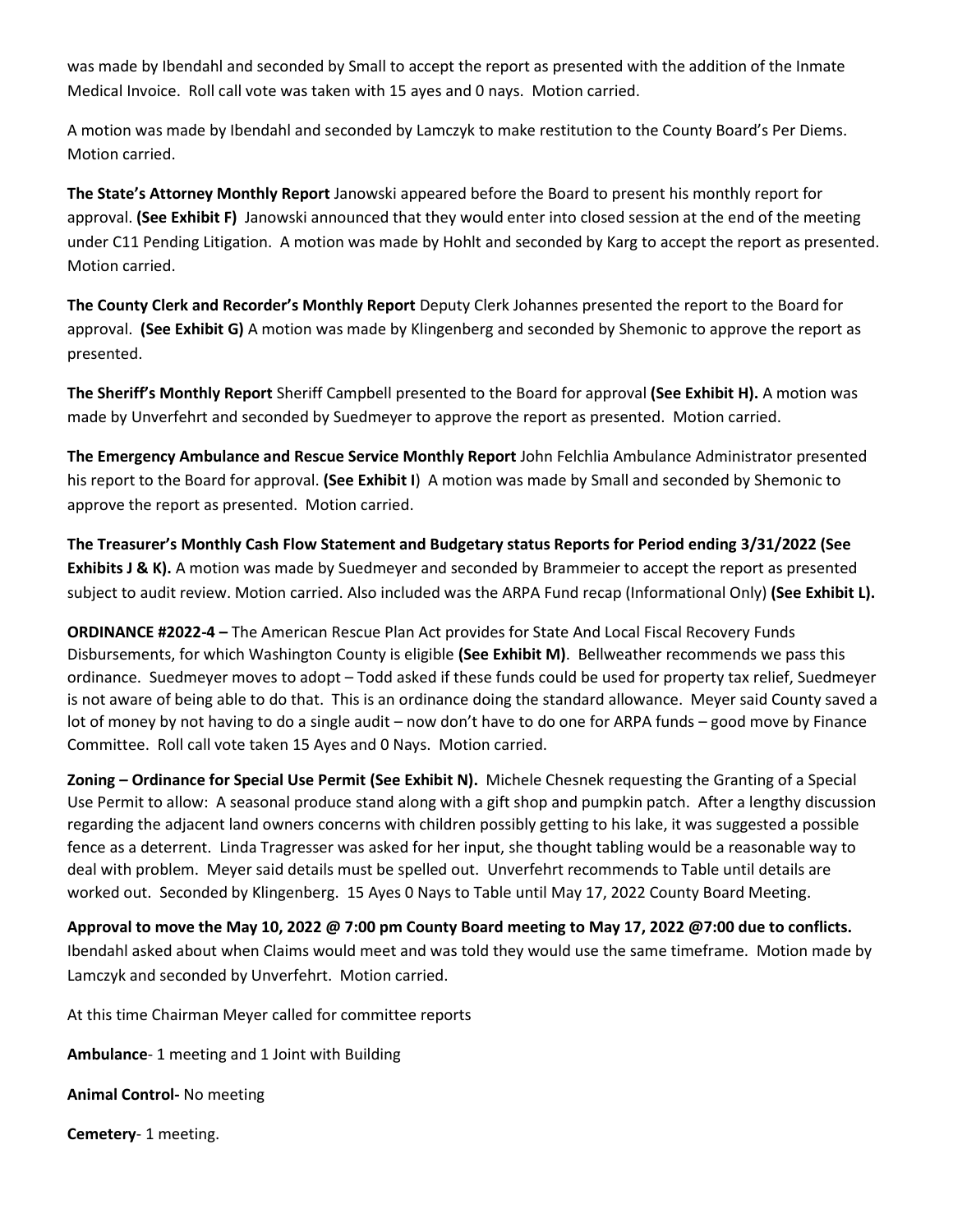**Claims against the County**- 1 meeting **Communications/Drug Task**- 1 Joint with 911 **County Buildings-** 2 meetings. 1 regular meeting and 1 joint meeting with Ambulance **County Health Department**- 1 meeting **Education**- No meeting **Enterprise Zone (Nashville)** - No meeting **Enterprise Zone (Centralia)** – 1 meeting – no quorum **Environmental, EMA & Zoning**- 2 meeting **Finance, Claims & Economic Development-** 1 meeting **Insurance**- 1 meeting

**Legislative-** No meeting

**Personnel, Policy & Appointments:** 2 meetings. Mileage reimbursement **(Ordinance #2022-5)** Washington County has by Ordinance previously established mileage reimbursement for Washington County Officials and employees, which appears in the Washington County Code as Section 1-6-2 and now wishes to amend said Ordinance by revising the rate at which private automobile mileage shall be reimbursed to said Officials and employees to Fifty-Five Cents per actual mile traveled effective May 1, 2022 **(See Exhibit O).** Motion made by Ibendahl and seconded by Small. Roll call vote taken 15 Ayes and 0 Nays. Motion carried.

**Appointments (See Exhibit P):** Ashley Fire Protection District – appoint Don Wisniewski to replace Harry Berger. Motion made by Ibendahl and seconded by Hohlt. Motion carried.

Fire Districts: Addieville re-appoint Dennis Kuhlengel; Ashley re-appoint Ross Schultze (who is not listed on the sheet of re-appointments); Centralia re-appoint Ed McGee; Coulterville re-appoint Shawn Beckmeyer; Hoyleton re-appoint John Brink; Irvington re-appoint Kevin Huge; Nashville re-appoint James (Dick) Shew and Richard Schuette; Okawville re-appoint Wayne Borrenpohl. Motion made by Ibendahl recommending all re-appointments, including Ross Schultze, for approval and seconded by Small. Motion carried.

Irvington Sanitary District – Re-appoint Jerome Pochynok. Motion made by Ibendahl and seconded by Muenter. Motion carried.

Lively Grove Cemetary Board – Re-appoint Mark Savinsky. Motion made by Ibendahl and seconded by Klingenberg. Motion carried.

Washington County Hospital Board – Re-appoint Eric Campagna, Erica Blumenstock and Matt Bierman. Motion made by Ibendahl and seconded by Shemonic. Motion carried.

Washington County Board of Review – Re-appoint Allan Dahnke. Motion made by Ibendahl and seconded by Muenter. Motion carried

Southwestern IL Law Enforcement Commission – Re-appoint Brain Fletcher and Len Campbell. Motion made by Ibendahl and seconded by Karg. Motion carried.